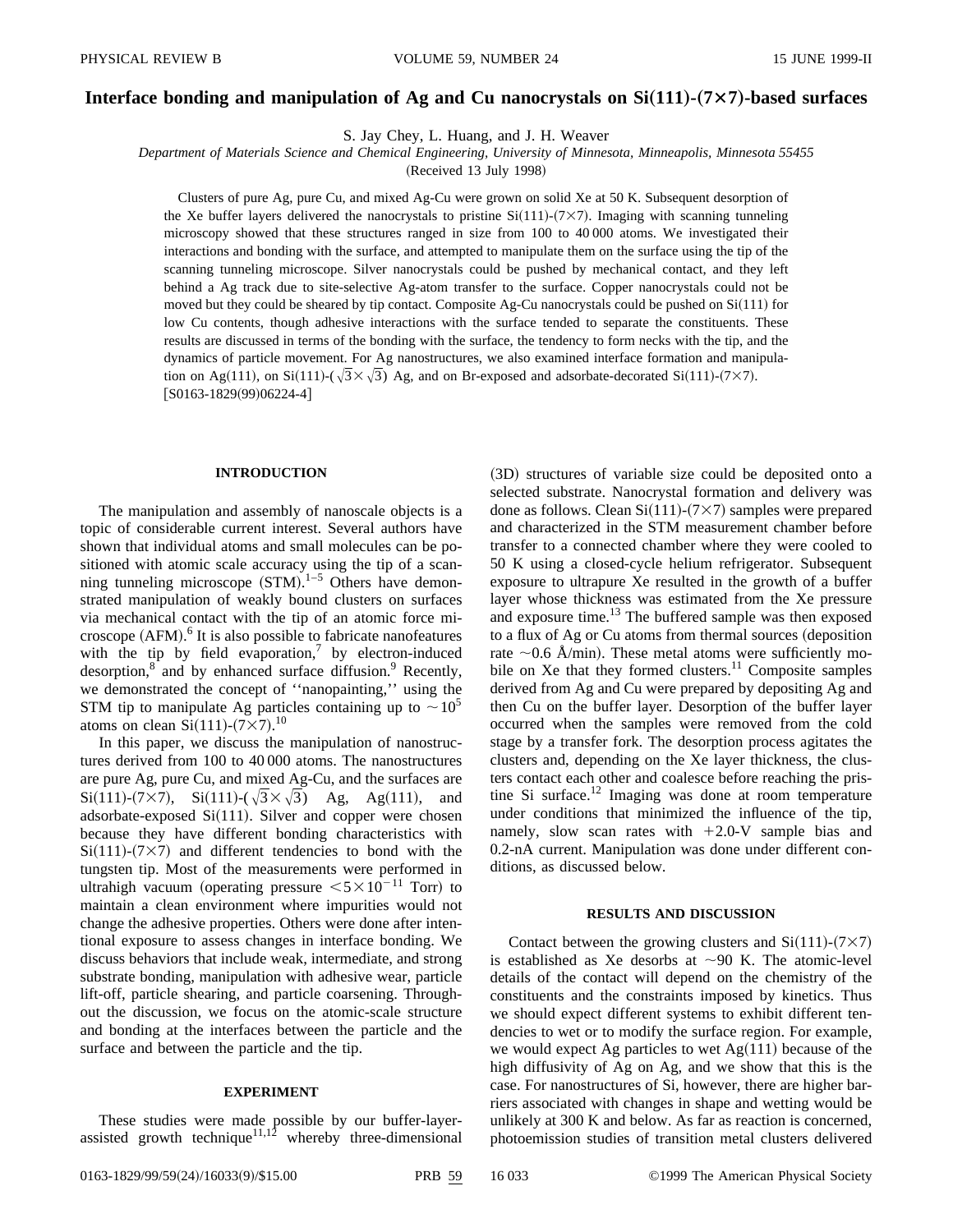

FIG. 1. (a) Model of the Si $(111)-(7\times7)$  surface showing adatoms and rest atoms that have dangling bonds and are the sites of greatest chemical affinity. Atoms of the corner holes are fully coordinated and are inert. (b) Representation of a Ag nanostructure formed by buffer-layer-assisted growth and cluster coalescence. It is approximately hemispherical and would be made up of  $\sim$ 2000 atoms. Contact with the surface implies kinetically restricted structural changes and bond formation that includes site-selective transfer of atoms to active sites of the Si surface. Crystallinity is implied, though the sketch is not crystallographically rigorous. (c) Depiction of a STM tip with close-packed atoms that is about to make mechanical contact with a Ag nanostructure. The nanostructures will move with the tip if bonding to the substrate is not too great. It will be transferred to the tip if a neck is formed with a strength that exceeds the substrate attraction.

to  $GaAs(110)$  and InP $(110)$  showed minimal disruption of the surface, as judged by the absence of states in the gap and Fermi level movement.<sup>11</sup> Photoemission studies of metal clusters delivered to  $YBa<sub>2</sub>Cu<sub>3</sub>O<sub>x</sub>$  showed surface layer reaction driven by thermodynamics but this reaction was much less than that seen for atom-by-atom deposition because of kinetic stabilization at 300 K. $^{11}$ 

Figure 1 helps to visualize the contact between a Ag nanocrystal and Si $(111)$ - $(7\times7)$ . Figures 1(a) and 1(b) show the characteristic features of clean  $Si(111)-(7\times7)$ . The cross section in Fig.  $1(b)$  corresponds to a line drawn between the corner holes. The top, or adatom, layer has a very low planar density. Dangling bonds of this layer and the rest-atom layer tend to be chemically active with adsorbates. Atoms of the corner holes are fully coordinated and relatively inert. The (diagonal) center-to-center distance between corner holes is 46.6 Å. This is about 16 times the nearest-neighbor separation for Ag, 2.89 Å. The cross section in Fig.  $1(b)$  for Ag is drawn close packed for simplicity. If it were hemispherical,  $11$ it would contain  $\sim$  2000 atoms. Since nucleation on the buffer layer produces clusters with a mean size of  $\sim 28$  atoms,12 this object would have grown by coalescence from  $\sim$ 70 clusters. Upon contact with Si, it would have changed shape to optimize interface bonding and to minimize its surface energies. The base of the Ag particles is drawn as stepped to emphasize contact irregularity, and Ag atoms are depicted as moving to the Si rest-atom sites. The contact is then laterally inhomogeneous on the scale of the  $7\times7$  unit cell, as will be discussed in more detail below for both Ag and Cu.

Figure  $1(c)$  depicts a Ag nanostructure that is about to establish mechanical contact with a hypothetical STM tip. ~For simplicity, the cross section represents a close-packed structure, though our tips were bcc.) Contact with the shank rather than the active tip is implied since the radius of the curvature for a tip may be  $\sim$ 1000 Å, and that of the particle may be 50 Å. During manipulation, two competing processes must be considered, and both are dynamic. One involves bonding with the substrate and the other involves bond formation with the tip. Manipulation on the surface can occur if tip wetting does not occur and substrate bonding is weak.<sup>6</sup> Wetting will be favored if the surface energy of the tip is high and that of the particle is low. This tip wetting is analogous to what occurs when the particle wets the substrate after Xe desorption. If a strong neck is formed and substrate bonding is weak, then the particle may transfer to the tip. In this case, imaging with STM will be unstable. Nanomanipulation will then be sensitive to the details of the bonding at the two contacts and the dynamics associated with atom diffusion and structural changes.

From Fig.  $1(c)$ , the size of the nanostructure determined by (noncontact) STM imaging would reflect the convolution with the tip, making it appear larger than it is.<sup>14</sup> On the other hand, the height relative to the surface would be determined more reliably, and we use this height in characterizing a particle's size. The assumption in estimating the number of atoms in a particle is that it is hemispherical in shape. Support for this simplification comes from photoemission studies that related the cluster size to its ability to attenuate the signal from the substrate beneath it.<sup>15</sup> Estimates of the total cluster volume on the surface agree with measurements using a quartz-crystal oscillator adjacent to the sample during deposition. Finally, when Ag nanostructures can be moved, we see track widths that are approximately twice the measured height, in agreement with the hemispherical particle picture.

### Ag nanocrystals and  $Si(111)$

Figure 2 shows several nanocrystals produced after depositing 1.3 Å of Ag onto a 60-ML Xe layer on  $Si(111)$ - $(7\times7)$ . A step crosses the image. The rectangular box demonstrates that the  $7\times7$  reconstruction persists after Xe sublimation, as expected, and that there is no contamination (obtained with  $+2-V$  sample bias and 0.7-nA tunneling current). From larger-size images, the Ag island density is  $2.8\times10^{10}$  cm<sup>-2</sup> and the heights vary from 9 to 70 Å (100– 40 000 atoms). Structure I in Fig. 2 is  $\sim$ 27 Å high, approximately the size of the particle represented in Fig.  $1(b)$ . Structure II is irregular and appears to have been formed from contact of two intermediate-sized objects. It may be changing shape slowly due to on-cluster Ag diffusion. Shape changes can be enhanced by repeated scanning at higher cur-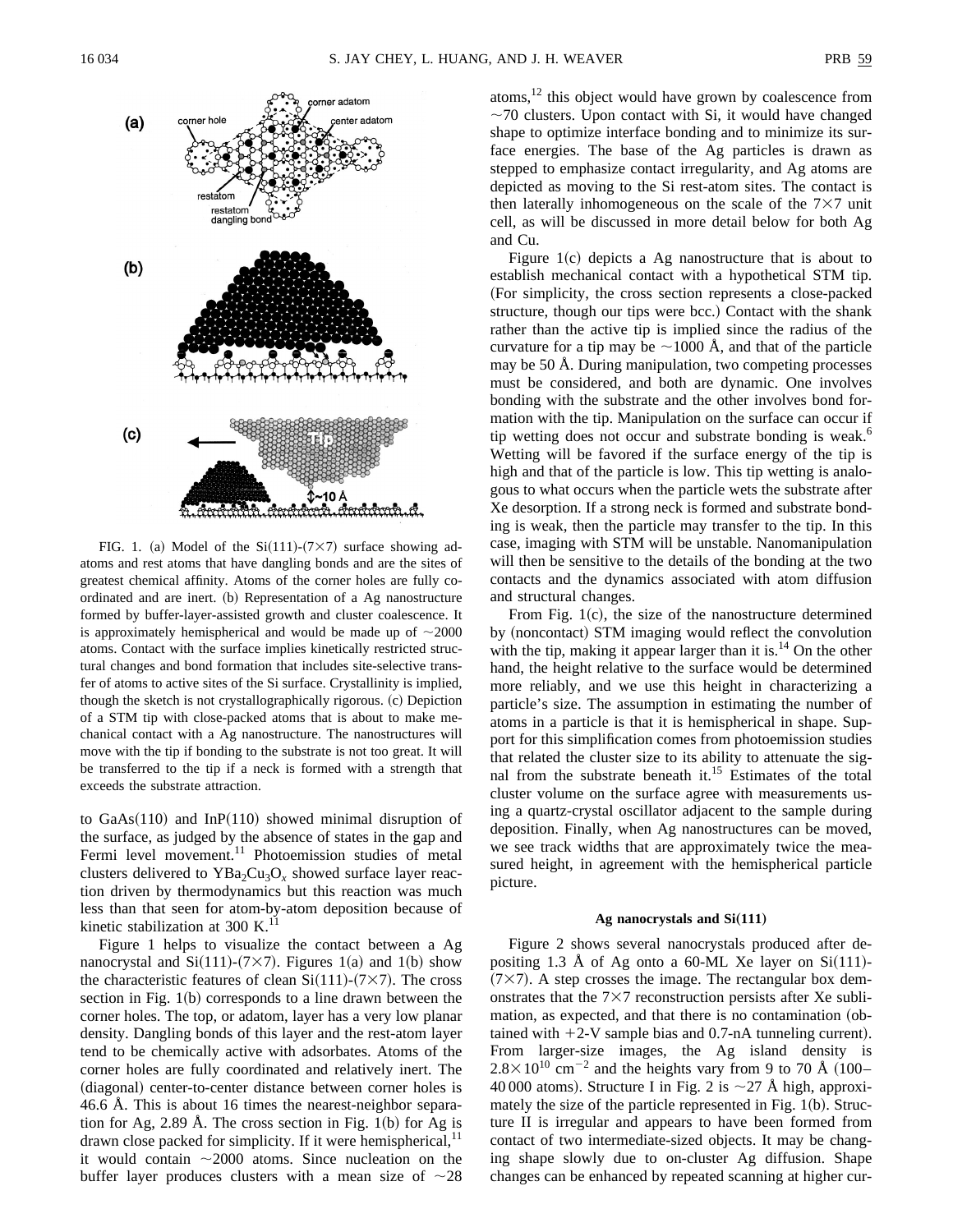

FIG. 2. Three-dimensionally rendered image of  $Si(111)-(7\times7)$ onto which Ag nanocrystals have been deposited. The inset shows that the  $7\times7$  reconstruction is preserved during Ag growth on Xe and Xe desorption. Structure I contains  $\sim$  200 atoms, as in Fig. 1(b) and is 27 Å high. II represents a structure derived from two that had made contact upon reaching the surface. It is likely to be undergoing a shape change to reduce its surface energy. III is actually two separate structures that appear to touch. Their lateral sizes are exaggerated because they are imaged with the tip. There is no Agatom exchange among separated structures, and coarsening is not observed.

rent  $(20 \text{ nA})$ , as discussed below. Structure III appears to be derived from two crystallites but, based on their heights and apparent footprints, these two are not in physical contact. Noncontacting features did not change in size or position with time or repeated scanning. Their stability against coarsening indicates that there was little atom exchange. Thus, the number of Ag atoms exchanging between the Ag nanostructures and  $Si(111)-(7\times7)$  terrace sites is small at room temperature.

Figure 3 shows an area equivalent to Fig. 2 before and after pushing the nanocrystals with the tip. The white streaks are due to Ag atoms that have transferred to the surface. Such painting has been done in two ways. In one procedure, we scanned a large area in the imaging mode, as in Fig.  $3(a)$ , and then positioned the tip so that its path would cross the feature to be moved. A single line scan was then made with a fast scan speed  $(>10 \mu m/s)$ , so that the feedback could not respond to avoid impact. When contact was established, the nanocrystal moved laterally with the tip, and the tip tried to retract. Normal scanning was then resumed for the retracting line scan. Figure  $3(b)$  was obtained after the nanocrystals were modified, one by one, in the fast-approach mode, moving the tip from right to left. The tracks decrease in width because the contact area shrinks as material is transferred. The density of the Ag track was estimated from the total number of atoms of a cluster before and after a short distance ''nudge'' where we could measure both the change in height of the cluster and the area of the Ag track. This gave a planar density of  $\sim$  1.0 $\times$  10<sup>15</sup> atoms cm<sup>-2</sup>. From results for more than 50 cluster manipulations, we conclude that the atoms in the tracks represent up to  $\sim \frac{1}{3}$  of the atoms from the initial nanocrystal. The remainder have adhered to the tip. The features in the painted areas were  $\sim$ 1.6 Å higher than the Si adatoms.10 The resolution of the image did not change much when a particle was nudged or picked up, implying that con-

# Ag/Si(111)-7x7





FIG. 3. (a) Distribution of Ag nanostructures, as in Fig. 2, before manipulation with the tip.  $(b)$  Tracks left by Ag nanostructures as they were moved by the tip. The numbers aid the eye in identifying the original positions in  $(a)$  and the track in  $(b)$ . The arrow defines the direction of tip motion during the scan that established contact in the fast-approach mode. The distribution of Ag in the track indicates preferential transfer to the active sites of the  $7\times7$ cell.

tact involved the shank and not the active tunneling tip. Equivalent results were obtained with a second approach that involved a single line scan at a slower scan speed  $(\sim 1000$  $\AA$ /s) with the feedback disabled to assure contact. The tip-tosurface distance was  $\sim$ 10 Å,<sup>16</sup> as in the fast-approach mode. Manipulation was also possible with structures derived from clusters that were in contact with each other but were still distinguishable, such as structure II in Fig. 2 or structure 6 in Fig. 3. Patterning could be done by selecting which nanostructures within an array would be painted and which would be left—and in what order (in Fig. 3, structure 5 was moved before structure 4). Nonlinear painting could be done by changing the scan direction relative to the sample in sequential nudging. The results for both fast-approach and fixedheight manipulation were reproducible with different tips and different samples. Moreover, painting could be done when the tip passed over the particle on center or off center. The overall irregularity of the painted line suggests complex dynamics of motion and contact.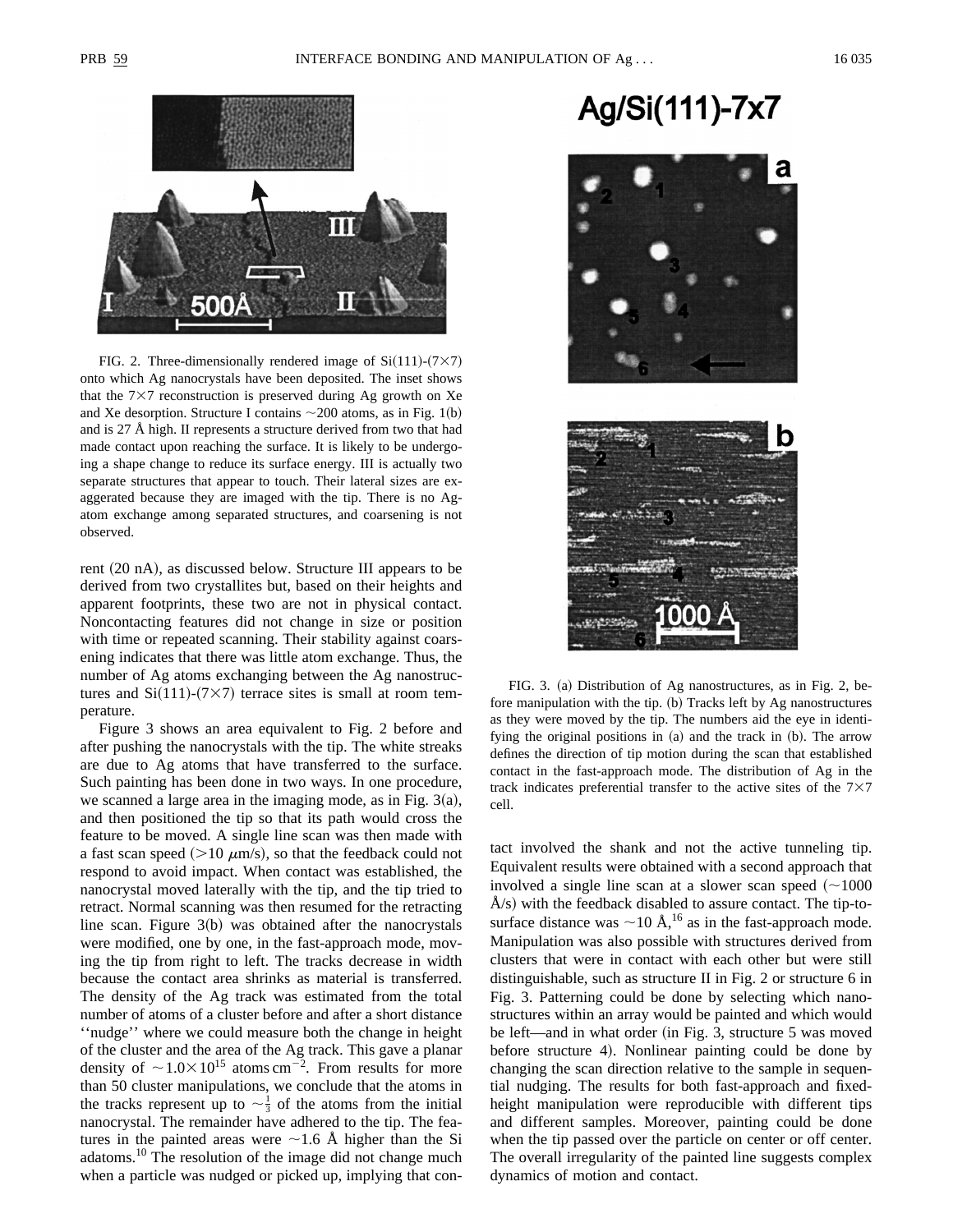| Cluster | Substrate                                                 | Substrate-cluster<br>interaction                 | Result of manipulation                                                                               |
|---------|-----------------------------------------------------------|--------------------------------------------------|------------------------------------------------------------------------------------------------------|
| Ag      | $Si(111)-(7\times7)$                                      | intermediate<br>(increases with<br>contact area) | Ag track created by adhesive wear,<br>partial transfer to tip for $h < 80$ Å                         |
|         |                                                           |                                                  | Ag track created,<br>cluster remained on surface for<br>80 Å $\leq h \leq 120$ Å                     |
|         |                                                           |                                                  | $h > 120$ Å, no movement, tip crash                                                                  |
| Cu      | $Si(111)-(7\times7)$                                      | strong                                           | no track, failure within cluster,<br>partial transfer to tip                                         |
| $Ag+Cu$ | $Si(111)-(7\times7)$                                      | mixed                                            | Ag track plus Cu clusters on surface,<br>partial transfer to tip for $\leq$ 25-at. % Cu,             |
|         |                                                           |                                                  | no track, failure within cluster,<br>partial transfer to tip,<br>surface residue for $>25$ -at. % Cu |
| Ag      | $Ag(111)$ and<br>Si(111)- $(\sqrt{3} \times \sqrt{3})$ Ag | strong                                           | failure within cluster,<br>partial transfer to tip, surface residue                                  |
| Ag      | vacuum-aged<br>$Si(111)-(7\times7)$                       | weak                                             | adsorbates reduce adhesive wear,<br>partial transfer to tip                                          |
| Ag      | Si(111)<br>oxidized in air                                | weak                                             | cluster removed without track,<br>no wear                                                            |
| Ag      | $Br/Si(111)-(7\times7)$                                   | weak                                             | complete transfer to tip, no residue                                                                 |

TABLE I. Consequence of UHV manipulation of clusters derived from 100–40 000 atoms.

The ability to move Ag nanostructures like these was dependent on their size because of the contact area and therefore the number of Ag-Si bonds. The contact area between the cluster and the  $Si(111)$  surface increased as the height of the cluster increased. Those whose heights were greater than  $\sim$ 120 Å ( $\sim$ 200 000 atoms) could not be moved.<sup>10</sup> For them, the force of adhesion was large enough to resist movement by the tip, and the tip crashed. Those with heights of 80–120  $\AA$  (60 000–200 000 atoms) could be nudged and left tracks, and they remained on the surface. Structures whose heights were less than about 80 Å formed tracks but disappeared from the surface after pushing, as in Fig. 3. These results are summarized in Table I.

From the paint marks produced by manipulation, Ag-atom transfer occurs to the triangular areas bounded by the adatoms but not to the corner holes or the dimerized lines that border the unit cell. $^{10}$  This selective transfer is consistent with the fact that these areas are favored bonding sites when Ag atoms are deposited on  $Si(111)-(7\times7)$  at low temperature.<sup>17</sup> Growth by atom deposition produces a dilute interface layer that preserves the  $7\times7$  reconstruction but also produces a high-quality  $(111)$ -oriented Ag overlayer.<sup>18</sup> From our manipulation results, it is clear that Ag transfer to those active sites represents an energy gain relative to bonding to Ag. This occurs atom by atom, as can be envisioned from Fig.  $1(b)$ , as atoms hop from low coordination Ag sites to form Ag-Si bonds, sacrificing Ag-Ag bonds and introducing local strain. The fact that the track is only one layer in thickness indicates that transfer does not involve shearing processes in the Ag nanostructure.

Finally, Ag dots could be made on  $Si(111)-(7\times7)$ . This generally happened when nanocrystals were scanned under high tunneling current conditions  $(>=20 \text{ nA})$ . Under such conditions, the tip was much closer to the particle than under normal imaging, and contact is established somewhere on the tip shank [Fig. 1(c)]. Since the tip is following the height profile of the particle, however, contact with the particle is not as robust as that obtained in the fast-approach single-scan mode. Typically, it required several scans with high current to establish a sufficiently strong neck for removal to occur.

### **Cu nanocrystals and Si(111)**

To investigate surface adhesion for a metal which has a greater tendency to react with  $Si(111)-(7\times7)$  than does Ag, we used the buffer layer process to grow and deliver Cu nanocrystals. Figure 4 shows five nanocrystals grown by depositing 0.1 Å of Cu on 500 ML of Xe on Si. Before attempted manipulation, they were  $18-26$  Å in height  $(1000-$ 3000 atoms)—smaller than in Figs. 2 and 3 because of the smaller amount of material. Figure 4 shows these same clusters after attempted manipulation using the fast-approach procedure that was successful for Ag. Nanopainting was not achieved. However, each Cu particle was modified by con-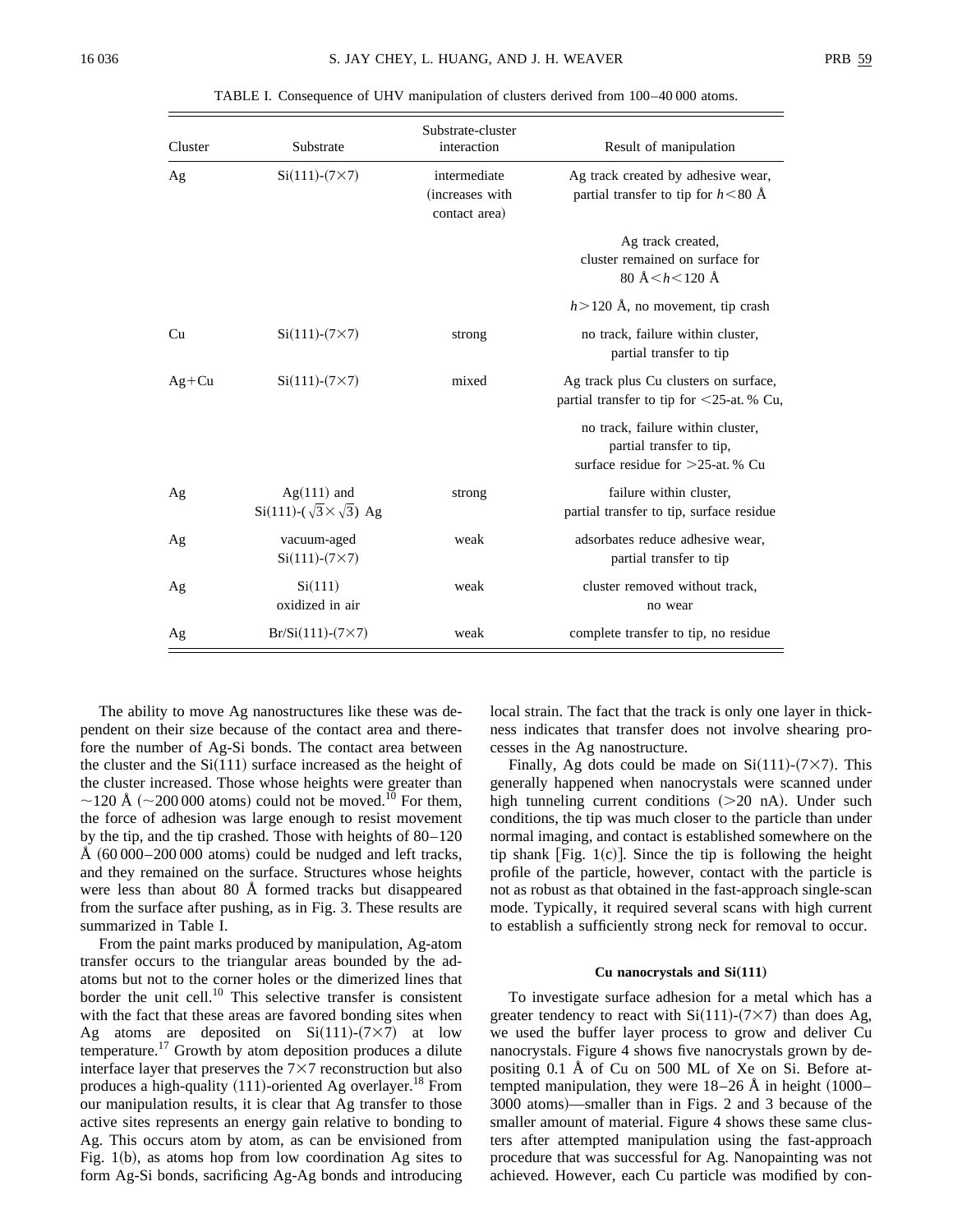# Cu/Si(111)-7x7



FIG. 4. STM images showing five Cu clusters on  $Si(111)-(7\times7)$  before and after modification by the tip in the fast-approach mode. Strong Cu-Si bonding prevented manipulation and painting. Instead, they were reduced in heights as they were sheared. The debris along the path indicates that the sheared material transferred to the tip, but was deposited when the tip reapproached the surface.

tact because their heights were reduced to  $8-13$  Å. Structures I, II, and IV were broken into parts, and there was debris approximately at the end of the line scan. For structure II, the debris was close to a step. We conclude that contact with the tip exceeded the shear strength of the nanocrystal and that part of it was first attached to the tip but could be transferred to the surface when the tip reapproached the surface. These repeated contacts did not cause any visible changes in the quality of the images. In Table I, the substrate-cluster interaction is judged to be strong, in comparison to that for Ag.

The differences between manipulation of Ag and Cu nanocrystals on clean  $Si(111)$  reflects differences in interface bonding. For Cu-Si $(111)$ , the interface formed by atom deposition at room temperature exhibits significant intermixing as the  $7\times7$  reconstruction degrades.<sup>19</sup> This disruption is driven by the tendency to produce structures having threedimensional Cu-Si coordination. In this case, heating would produce  $Cu<sub>3</sub>Si$ . For cluster deposition and relaxation at the surface, strong Cu-Si bonds can form, and limited intermixing involving adatoms may occur. Subsequent attempts to manipulate Cu particles must overcome these bonds, and this does not happen. Instead, the images show that failure occurs within the Cu particle as it is sheared. The interaction with the tip that could establish a neck is also different than for Ag. In particular, the surface free energy of Cu is comparable to that of W, and much higher than that of Ag, and this reduces the tendency to wet the tip.<sup>20</sup> Moreover, the activation energy for diffusion of Cu is greater than that of Ag. Weak bonding to the tip accounts for the deposition of fragments when the tip returns to the surface at the end of the line scan.

### **Cu-Ag nanocomposites and Si(111)**

To explore the manipulation and adhesion of composite nanocrystals, we formed mixed structures of Cu and Ag. In this case, Ag was deposited onto 60-ML Xe to form clusters (average size of  $\sim$  28 atoms<sup>5</sup>), and then Cu was added. These metals have little bulk solubility but their surface energies indicate that Ag would wet Cu.<sup>20</sup> Figure 5(a) depicts Ag clusters on Xe that form first. Also shown are separate Cu clusters and Cu that has contributed to the growth of a com-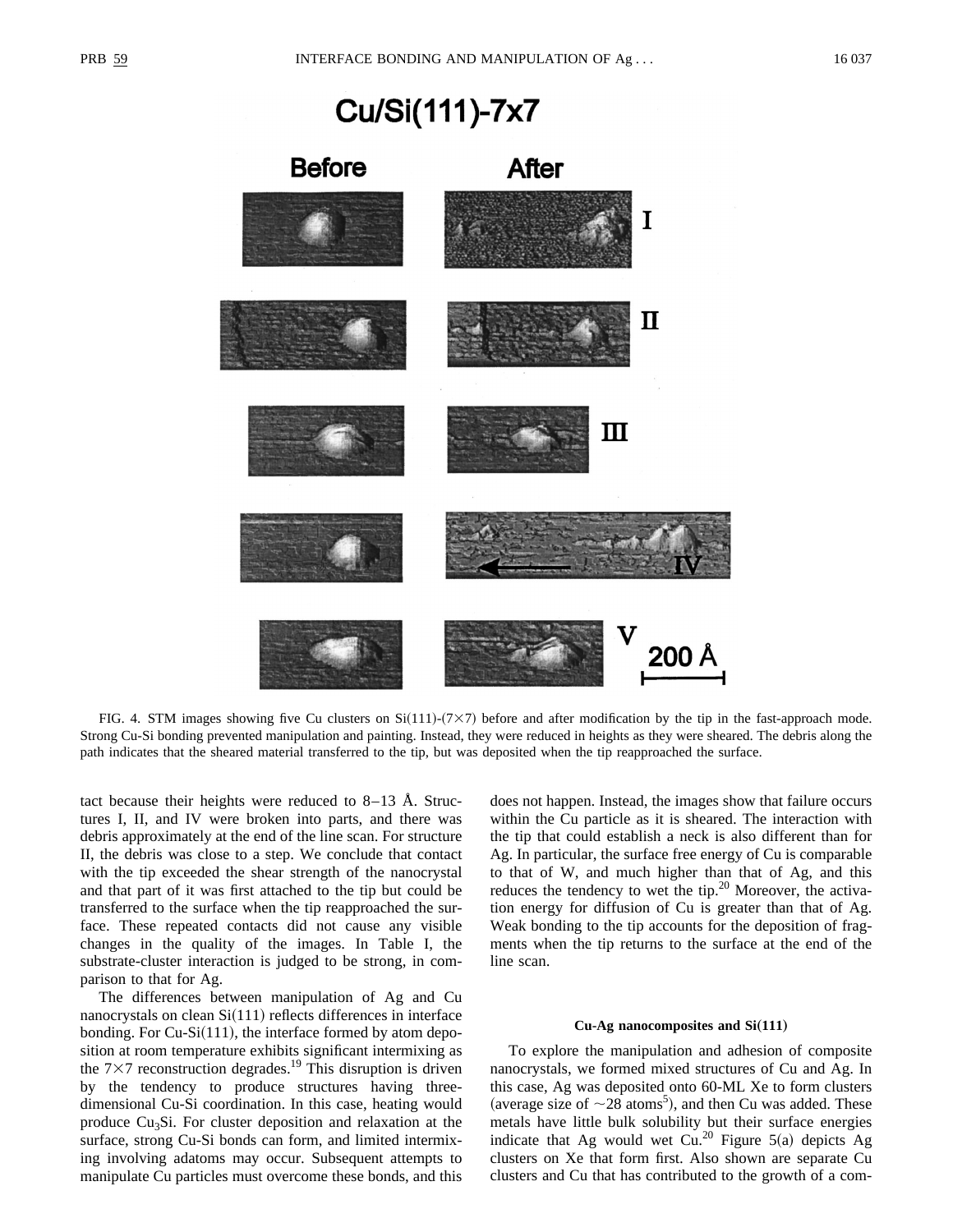



FIG. 5. (a) Depiction of the formation of an array of Ag clusters, Cu clusters, and Cu-Ag clusters on Xe after exposure to Ag and then Cu atoms from a thermal source.  $(b)$  Desorption of Xe agitates the clusters, and coalescence occurs when they contact each other. A cross section through one possible composite that has reached the  $Si(111)$ - $(7\times7)$  surface would show a nanostructure of predominantly Ag bonded to a smaller structure of Cu and wetting the copper. Another through a larger Ag nanostructure would show Cu decorating the outside, encapsulated within, and bonding to the Si surface. (c) Fast-approach manipulation of composite Ag-Cu particles grown by depositing 0.93-Å Ag and then 0.07-Å Cu resulted in painting due to the dominance by Ag. Small clusters close to the heads of the tracks are associated with Cu that had bonded to the Si surface and had been selectively separated from the moving Ag.

posite structure. Depending on the number and make-up of clusters that coalesce during Xe desorption, we would expect to find composites on the  $Si(111)-(7\times7)$  surface like those shown in cross section in Fig.  $5(b)$ . Both are Ag rich. The one on the left is small, and Ag has wetted the Cu particles. The one on the right has grown to substantial size with one Cu cluster incorporated, one touching the Si surface, and two at the outside. Mixed structures like these are a consequence of their formation process. Once in contact with the Si surface, we would expect different reactivities for Cu and Ag, constrained by kinetics. Structural rearrangements associated with contacting and wetting will result in mixed interface bonding, again subject to atom diffusion. If these mixed structures were to be heated, then we would expect to see areas of Cu-Si and areas with Ag-Si products, depending on the thermodynamic state achieved.

Figure  $5(c)$  shows the consequences of manipulation for structures grown from 0.93- $\AA$  Ag and 0.07- $\AA$  Cu.<sup>21</sup> The initial cluster density was  $5 \times 10^{10}$  cm<sup>-2</sup>, and the heights ranged from 9 to 80 Å. There was nothing distinctive about the starting clusters that would reveal their compositional makeup. Manipulation resulted in Ag painting but, in contrast to pure Ag, there was also residual material near the starting position. Line I, for example, shows five clusters  $3-7$  Å in height near the beginning of the track. The initial height of the composite was 55 Å. The end of the track corresponds to the point where transfer to the tip occurred. It is reasonable to associate the track with Ag and the small features to Cu. Line II was produced by defining the end of a fast-approach line scan to be  $\sim$ 400 Å beyond a nanocrystal whose initial height was 28 Å. After contact, the larger residual cluster was 8.5 Å. The rest of the particle adhered to the tip. While equivalent short lines and cluster pickup was observed for pure Ag, there was no material left at the start of the line. We propose that the two components of the composite in lines I and II were separated by their different affinities to bond to  $Si(111)$  and the tip. This separation is not complete because the volume of the leftover material is insufficient to account for the amount of Cu deposited. Thus, some Cu will have transferred to the tip along with the Ag. Line III is a result of painting with a nanocrystal 33 Å in height. Painting was successful but the moving structure eventually adhered to the tip. At the original site of the structure, we see two small clusters of  $\sim$ 3-Å height. We cannot unambiguously identify their elemental make-up but note again that such debris was unusual for pure Ag painting.

Composite nanostructures could be produced with any relative amount of Cu, but attempts to nudge or paint failed for compositions exceeding 25-at. % Cu. Instead, features similar to those of pure Cu were obtained. The complex morphology of the as-formed composite would make it unlikely that the tip could extract the Ag. In principle, Ag could wet larger Cu clusters to form a sacrificial lubricant, but the Ag mobility on Cu is likely to be the limiting factor for extensive wetting.

#### **Ag nanostructures on modified Si surfaces**

The balance between surface and tip adhesion for Ag particles is sensitive to the cleanliness of the  $Si(111)-(7\times7)$  surface. To investigate this, we formed a nanostructure array, as in Fig.  $3(a)$ , on a freshly prepared Si surface. Manipulation with the tip was successful, as in Fig.  $3(b)$ . The sample was then aged *in vacuo* for  $\sim$ 70 h to allow adsorbate accumulation at the chemically active surface sites. For these adsorbate-decorated surfaces, we were unable to resolve the  $7\times7$  reconstruction with STM. Under these conditions, the Ag particles transferred more readily to the tip, and the likelihood of painting was greatly reduced; see Table I. In effect, residual gas adsorption reduced the ability of the nanopar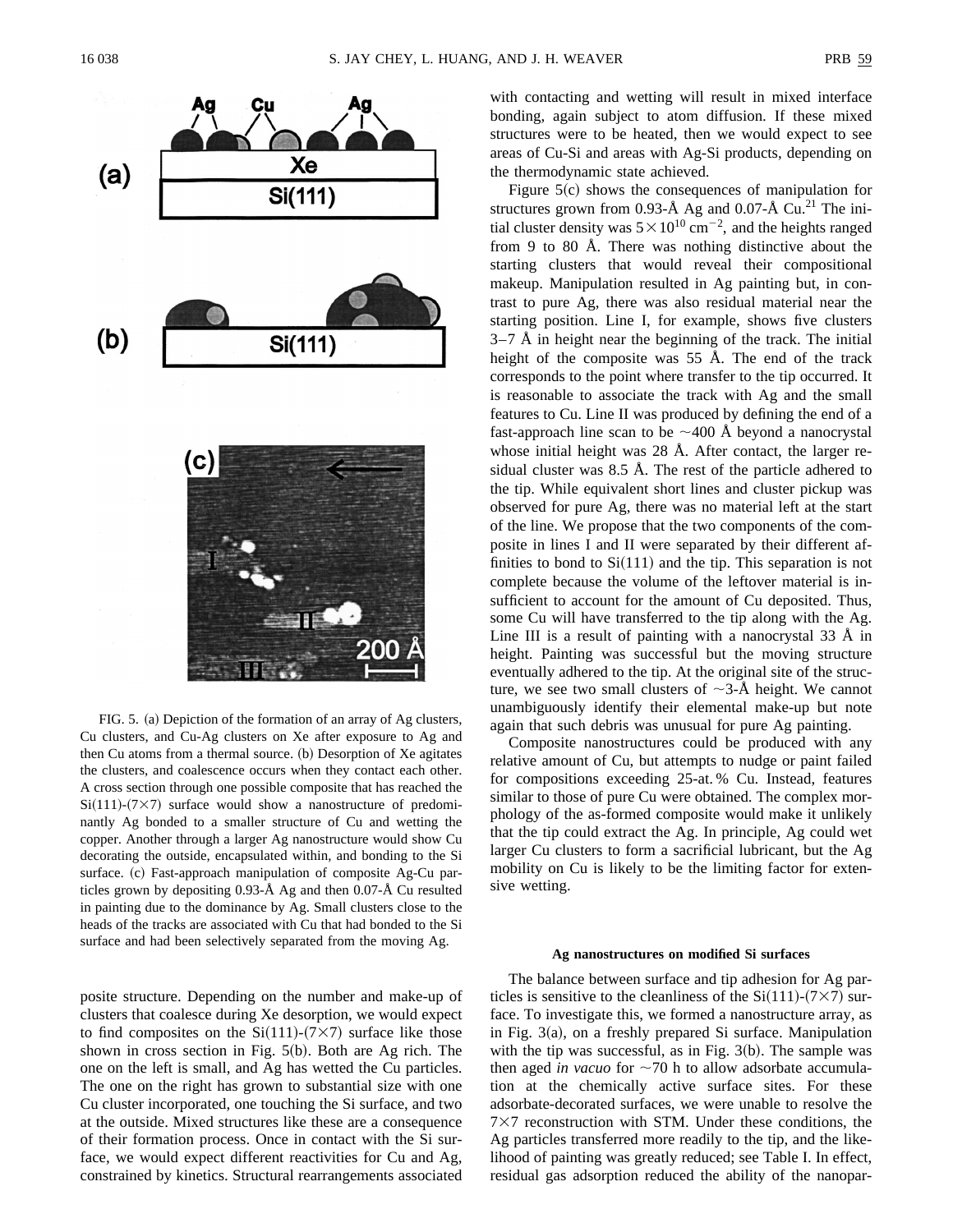ticles to bond to  $Si(111)$  while necking with W was less affected. Note that footprints at the initial positions of the particles were still evident.

In another experiment, we dosed  $Si(111)-(7\times7)$  with Br at 300 K. $^{22}$  Ag nanostructures that were delivered to this surface were unstable under our imaging conditions. Scanning had the effect of removing the Ag, and we conclude that it transferred to the tip. Hence attraction to the tip through necking was strong and adhesion to the surface was insufficient to assure contact. This is reasonable since monovalent Br would saturate the Si dangling bonds so that Ag bonding and transfer is frustrated. (Heating this Ag-Br-Si surface produced AgBr crystallites.)

In a third experiment, we explored the possibility that nanostructures formed by buffer-layer-assisted growth could be manipulated after being exposed to air. In this case, Ag structures were deposited on Si $(111)-(7\times7)$ , as in Fig. 3(a), and then exposed to air to oxidize the Si surface and modify the Ag particles. These particles could be imaged with an atomic force microscope, using the soft-tapping noncontact mode and an etched Si tip. They could also be moved with higher-amplitude tapping, and areas could be swept free of Ag. During manipulation, they remained on the oxidized surface, and they moved without leaving tracks that could be seen with the AFM. Such manipulation occurs under conditions where surface bonding is weak and necking is negligible. It is analogous to that of Ref. 6, though buffer-layerassisted growth introduces control over the particle size and increases the range of its elemental makeup.

The interaction of Ag with clean Si was varied in another way by changing the surface reconstruction to  $Si(111)$ - $(\sqrt{3} \times \sqrt{3})$  Ag. This was done by depositing 20 Å of Ag onto  $Si(111)-(7\times7)$  and heating to 700 K. This produces two lower energy structures, namely,  $Ag(111)$  crystallites and large areas of Si(111)-( $\sqrt{3} \times \sqrt{3}$ ) Ag. The  $\sqrt{3} \times \sqrt{3}$  reconstruction contains 1 ML of Ag positioned slightly above a half-bilayer of Si atoms arranged into trimers. In this structure, each Ag atom has four Ag neighbors and one bond to the Si atoms at the corner of each Si trimer.<sup>23</sup> Subsequent delivery of Ag nanostructures produced features equivalent to those of Fig.  $3(a)$ . Attempts to move them with the STM tip were unsuccessful, but the upper portions of the nanocrystals were removed from the main body through a nanoshearing process. Such intraparticle failure indicated that the Ag nanostructure itself was the weak link relative to bonds to the tungsten tip and the Si(111)-( $\sqrt{3} \times \sqrt{3}$ ) Ag surface.

With these two-phase samples, we were also able to examine the stability of Ag nanocrystals delivered to  $Ag(111)$ . Images obtained shortly after delivery showed multilayer  $(111)$  islands with hexagonal footprints that corresponded to  $\langle 110 \rangle$  steps. Neither nanopainting nor removal was possible for these particles. Impact with them did result in shearing but the base remained intact. Imaging before and after impact indicated a reduction in height as material was transferred to the tip. A series of images of the same portion of the surface showed that 3D islands decayed into monolayer high islands and that these islands coarsened. Such coarsening is consistent with the high diffusivity of Ag on  $Ag(111)$ and the low barrier for atom hop-down (interlayer transport). Approach to the equilibrium final state was readily observed at 300 K, as has been discussed elsewhere. $^{24}$ 



FIG. 6. (a) Distribution of Ag nanocrystals on Si $(111)-(7\times7)$ imaged with 0.2-nA current. (b) Image derived from line scans at 20-nA current. Weak contact with the nanostructures causes them to ''dribble'' away with each successive line scan. The arrow identifies the path of structure *X*. Eventually, particle motion is arrested, and the tip passes over it.  $(c)$  Image acquired with 0.2 nA showing the location of the arrested Ag particles and the tracks created by adhesive wear during movement by the tip.

## **High-current manipulation of Ag nanocrystals on**  $Si(111)-(7\times7)$

The above discussion of Ag painting on  $Si(111)-(7\times7)$ emphasized manipulation by tip contact. A different kind of painting can be achieved by increasing the tunneling current from 0.2 to 20 nA at  $+2$ -V bias. In this case, there is inter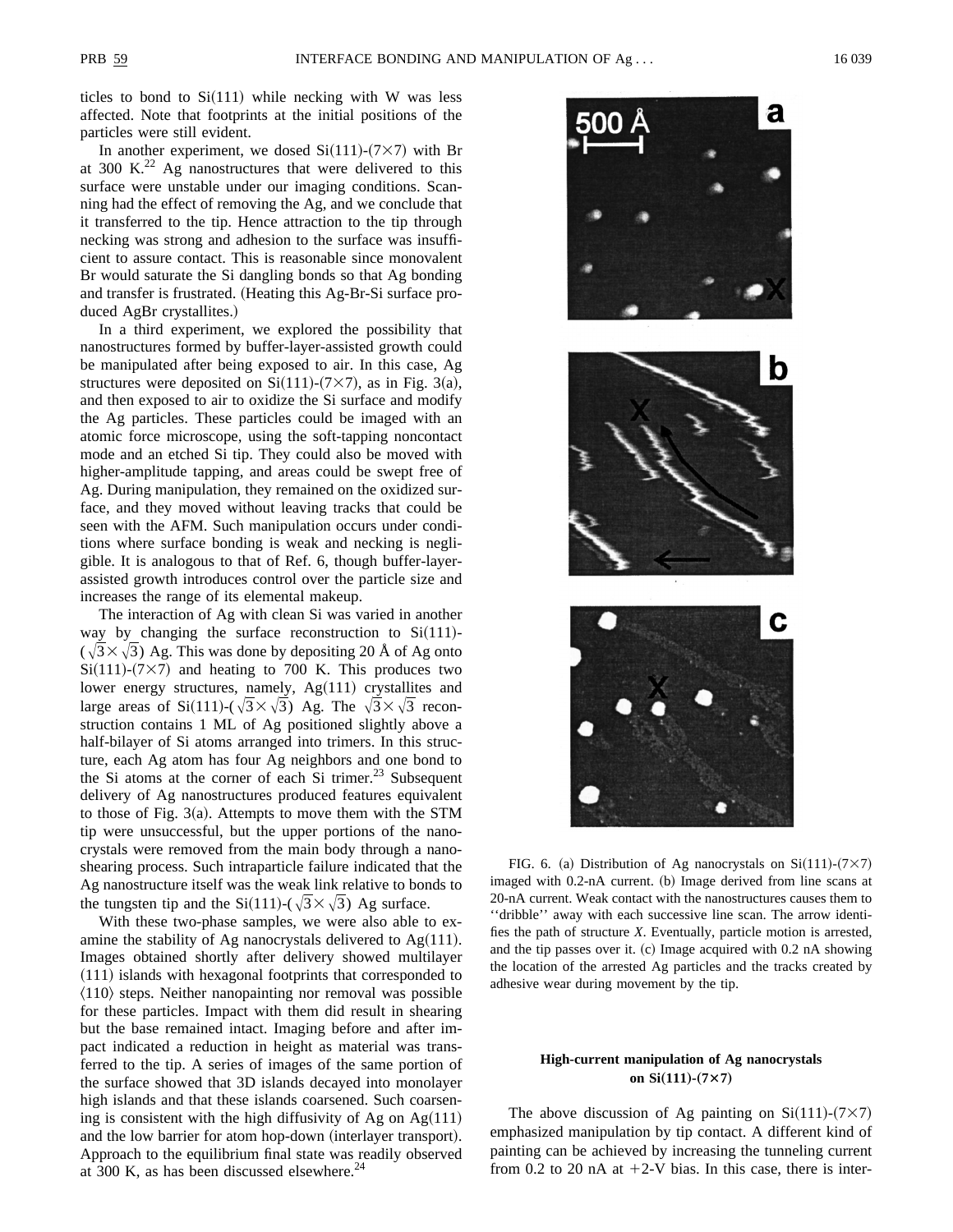mittent contact with the nanocrystal while the tip is scanning. This is a more delicate form of manipulation than that of high-speed impact.

Figure 6 shows the effect of high-current scanning for an array of nanocrystals obtained after depositing 0.2-Å Ag on 60 ML of Xe. The features evident in Fig.  $6(a)$  ranged in height from 20 to 46 Å, and feature *X* was 46 Å high. They were smaller than those of Fig. 3 because less Ag was initially deposited. After obtaining Fig.  $6(a)$ , the tunneling current was increased from 0.2 to 20 nA. Scanning at high current produced images that showed white streaks  $[Fig. 6(b)],$  that indicated the positions of the nanocrystals as the tip moved them. Imaging at 0.2-nA current revealed the positions of the cluster array without disturbing them [Fig.  $6(c)$ ].

This high-current form of pushing is analogous to dribbling a soccer ball with the side of the foot. With each line scan, the tip comes very close to a Ag particle, establishing contact, and the particle is bumped away. In these scans, the tip moves along a line from right to left, and then retraces that line before advancing upward by one line. No data acquisition takes place during the retracing movement, but contact can be made. This explains why the particles sometimes appear to move to the right. With each right-to-left scan, the tip "sees" the retreating features. From Fig.  $6(b)$ , this dribbling is not 100% successful. In particular, feature *X* has advanced with the tip but it is arrested about two-thirds of the way to the top of the image. We can speculate that this jump over the particle is due to a change in the tip itself as a new active tunneling point is established. During dribbling contact, nanocrystals do not transfer to the tip, though they are as small as 20 Å in height  $(\sim 1000$  atoms).

The fast-approach manipulation mode is reproducible with different tips and samples, as noted above. The dribbling mode is more dependent on the tip profile because the contact is more subtle. We speculate that dribbling occurs under conditions that do not favor neck formation, perhaps hindered by impurities on the tip. Such tip-sample mechanical interaction is still largely unexplored.<sup>25</sup> It is possible that nanopainting with the dribbling mode can be improved by using a tip with lower surface energy than the nanocrystal or by passivating the tip. $^{26}$ 

Finally, Fig. 7 shows two Ag clusters that were  $\sim$ 100 Å apart. Based on their heights, they were not in contact when first imaged at 0.2-nA tunneling current, top. Scanning four times at 20 nA produced a change in shape, when observed under normal imaging conditions, bottom. Such tip-induced coalescence was successful only when the scan direction was along the internuclear cluster axis, indicating that the tip nudged one cluster toward the other and contact occurred. Shape changes that lowered the surface energies were then assisted by high current and tip bumping. Such merging was done under ultrahigh-vacuum conditions, and coalescence was thermodynamically favored. Merging was observed for cluster heights between 20 and 110 Å and separations up to 400 Å.



FIG. 7. Two A particles  $\sim$ 100 Å apart on Si(111)-(7×7) were imaged at low current, top, and then scanned four times at 20-nA current. This scan direction was along the internuclear axis. The tip caused the two structures to come into contact and to coalesce.

and to bring them into contact with equally clean surfaces. Interface intermixing of the sort associated with atom deposition and overlayer growth is minimized, and a unique solid-solid contact is established. This procedure can be followed for a wide range of materials.

In this paper, we used a STM tip to manipulate, modify, and remove clusters from surfaces that were atomically clean or intentionally altered to alter the local chemical interactions responsible for adhesion. As summarized in Table I and discussed in the text, the results depended on the bonding with the substrate and with the tip. The contact between Ag and  $Si(111)-(7\times7)$  was relatively weak, and the particles could be moved even if they were derived from tens of thousands of atoms. Associated with this movement was the transfer of Ag atoms to the Si surface to selectively form Ag-Si bonds. This represents adhesive wear. For Cu particles, the interface bonding was stronger and manipulation was not possible. For Ag deposited onto  $Ag(111)$ , there was wetting, the formation of multilayer islands, and the decay of the islands because of high atom mobility on Ag terraces. In contrast, clusters deposited onto  $Si(111)$ -derived surfaces were trapped in higher-energy states because atom exchange was minimal.

Future studies will expand the scope of those discussed here. They will consider the formation and the compatibility of particles of nanoscopic dimension (with hundreds to thousands of atoms) with metal and semiconductor surfaces.

### **CONCLUSIONS**

With buffer-layer-assisted growth, it is possible to produce atomically clean nanocrystals of a wide variety of sizes

### **ACKNOWLEDGMENTS**

This work was supported by the Office of Naval Research. We thank K. Nakayama and B.-Y. Han for stimulating discussions.